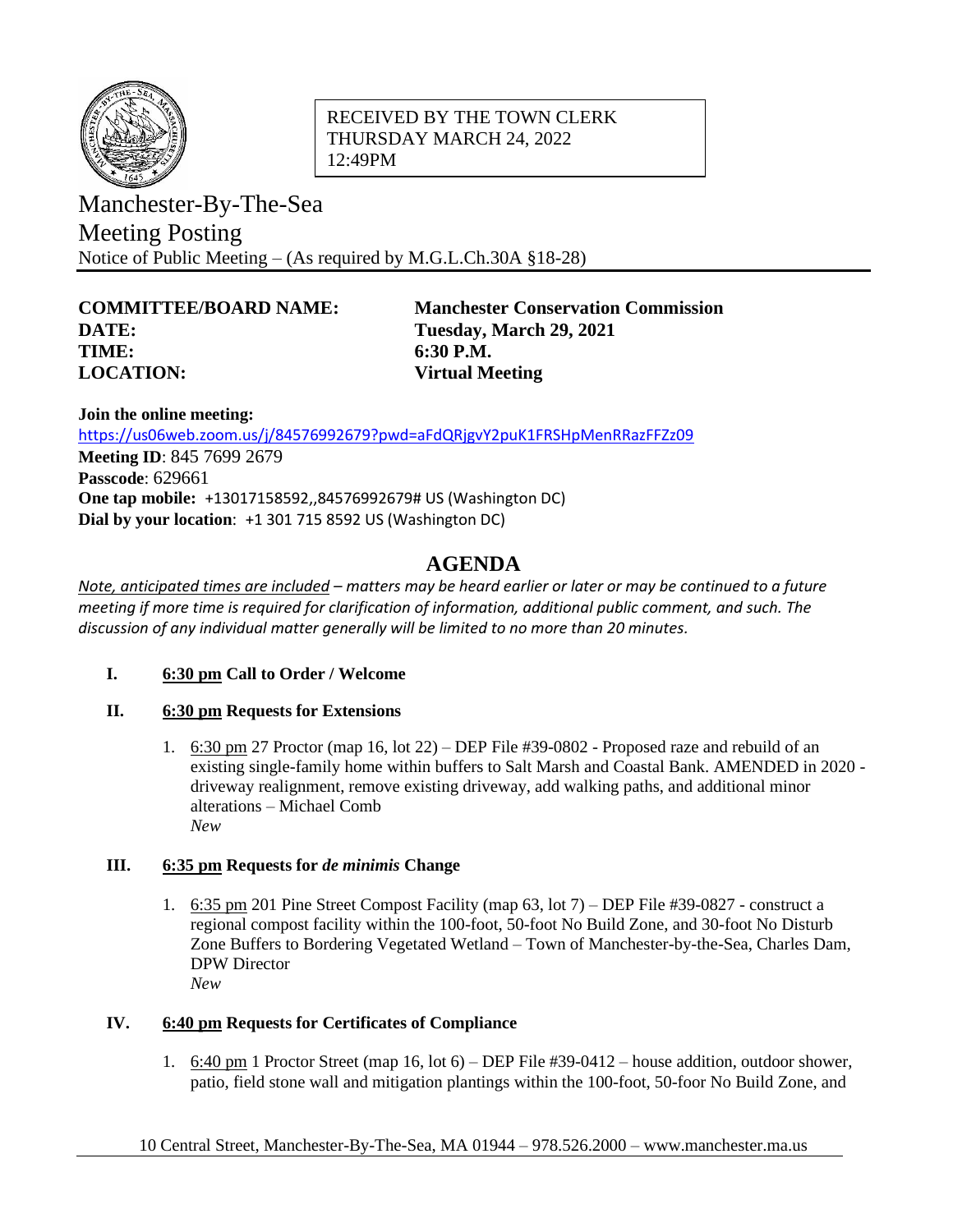30-foot No Disturb Zone Buffers to Coastal Bank, and Land Subject to Coastal Storm Flowage – Christopher Abbott *New*

2. 6:45 pm 1 Proctor Street (map 16, lot, 6) - DEP File #39-0475 – construction / installation of a pier with a seasonal gangway & float within the 30-foot No Disturb Zone Buffer to Coastal Bank and within Salt Marsh (Days Creek area) – Christopher Abbott *New*

#### **V. Recess for Public Hearings under Wetlands Protection Act and Local Wetlands By-Law**

#### **VI. 6:50 pm Notices of Intent**

- 1. 6:50 pm 10 Forster Road (map 28, lot 17) DEP File #39-0872 replace an existing septic system, and rebuild an existing deck in the same footprint within Riverfront Area resource and within the 100-Buffer to Bordering Vegetative Wetland – Lee Dellicker *New*
- 2. 7:00 pm 27 Old Neck Road (map 13, lot 3) DEP File #39-0870 a proposed ecological restoration, pathway and new seating area within the 100-foot, 50-foot No Build Zone, and 30-foot No Disturb Zone Buffers to Coastal Bank, and within in the Conservation Restriction held by MECT – Kenneth & Dorota Keverian *Continued from 3/8/22*
- 3.  $7:10 \text{ pm}$  School Street (a Public Way between approximately Mill & Central Streets) DEP File #39-0871 - cleaning & lining and/or removal & replacement of the existing water main within the roadway surface within Riverfront Area Resource – Manchester-by-the-Sea Department of Public **Works** *New*

#### **VII. 7:20 pm Requests for Determination of Applicability**

- 1.  $7:20 \text{ pm } 15$  Proctor Street (map 16, lot 44) 2022-0004 removal of an existing stone wall and minor regrading within the 100-foot buffer to Coastal Bank (Salt Marsh) – David McHale *Continued from 3/8/22*
- 2.  $7:25$  pm 112 Pine Street (map 30, lot 46) 2022-0005 re-locate a temporary garage within Riverfront Area Resource – Scott Milne *New*
- 3.  $7:30 \text{ pm } 75 \text{ Bridge Street (map } 27, 10t \text{ 7}) 2022 0006 \text{replace an existing septic system within}$ the 100-foot buffer to Bordering Vegetated Wetland – Griffin Weiler *New*

#### **VIII. Reconvene Regular meeting**

#### **IX. 7:30 pm New/Other Business**

- 1. New: Other…Discussion or Action Items Related to Commission Business
	- 0 School Street 40B Filing
	- Water Resources Task Force
	- Save Chebacco Trails & Watershed Group, a 501(c)(3) non-profit organization opposed to the proposed development on 133 Essex Street, Hamilton

10 Central Street, Manchester-By-The-Sea, MA 01944 – 978.526.2000 – www.manchester.ma.us